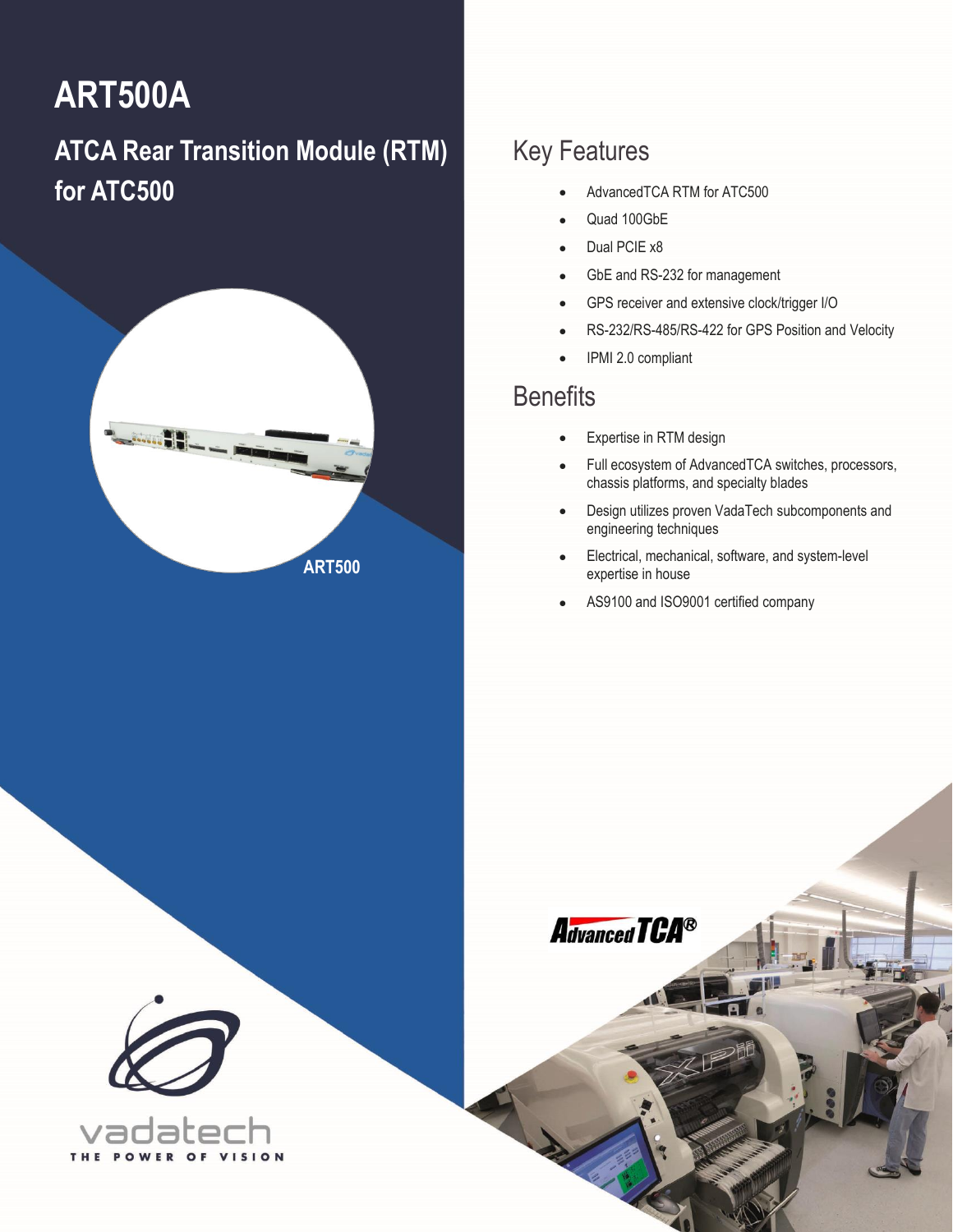# **ART500A**

The ART500A is an I/O expansion ATCA Rear Transition Module (ARTM) that is designed to mate with the ATC500 ATCA Carrier and provide high-bandwidth rear panel expansion.

The module provides four zQSFP+ Ports, each supporting 100GbE, two Oculink Ports, each supporting PCIe x8 (to uplink to external PC or a root complex) and a vast array of I/O in support of the ATC500 blade.

ART500A also routes clock and trigger signals from Zone 3 to the rear panel and includes a built-in GPS receiver. The on-board GPS allows synchronizing to the GPS clock 1PPS and also provides the location, time data, etc. The bi-directional NMEA 0183 V3.0 protocol offers industry-standard data messages and command set for easy interface. *Figure 1: ART500A*

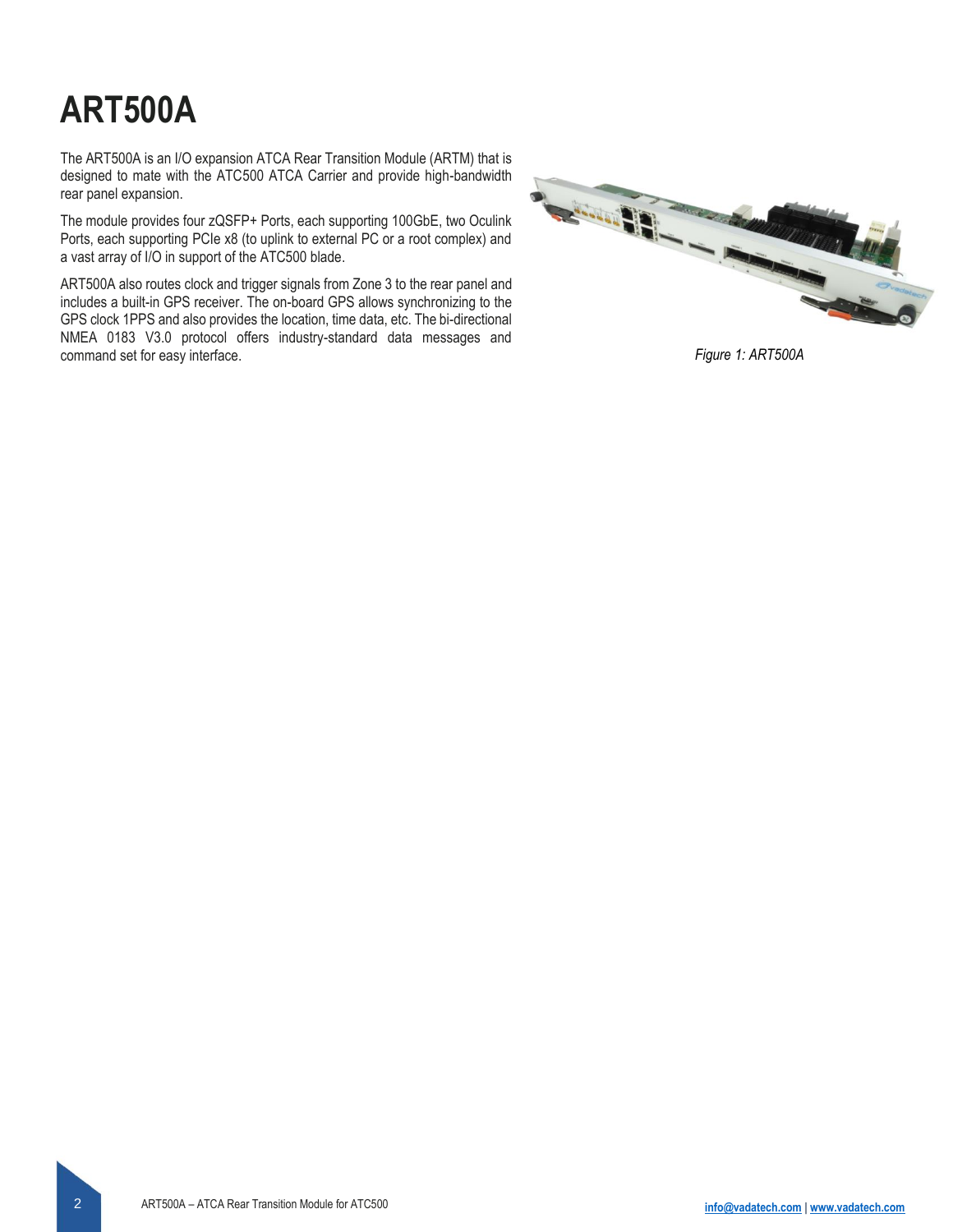### Block Diagram



*Figure 2: ART500A Functional Block Diagram*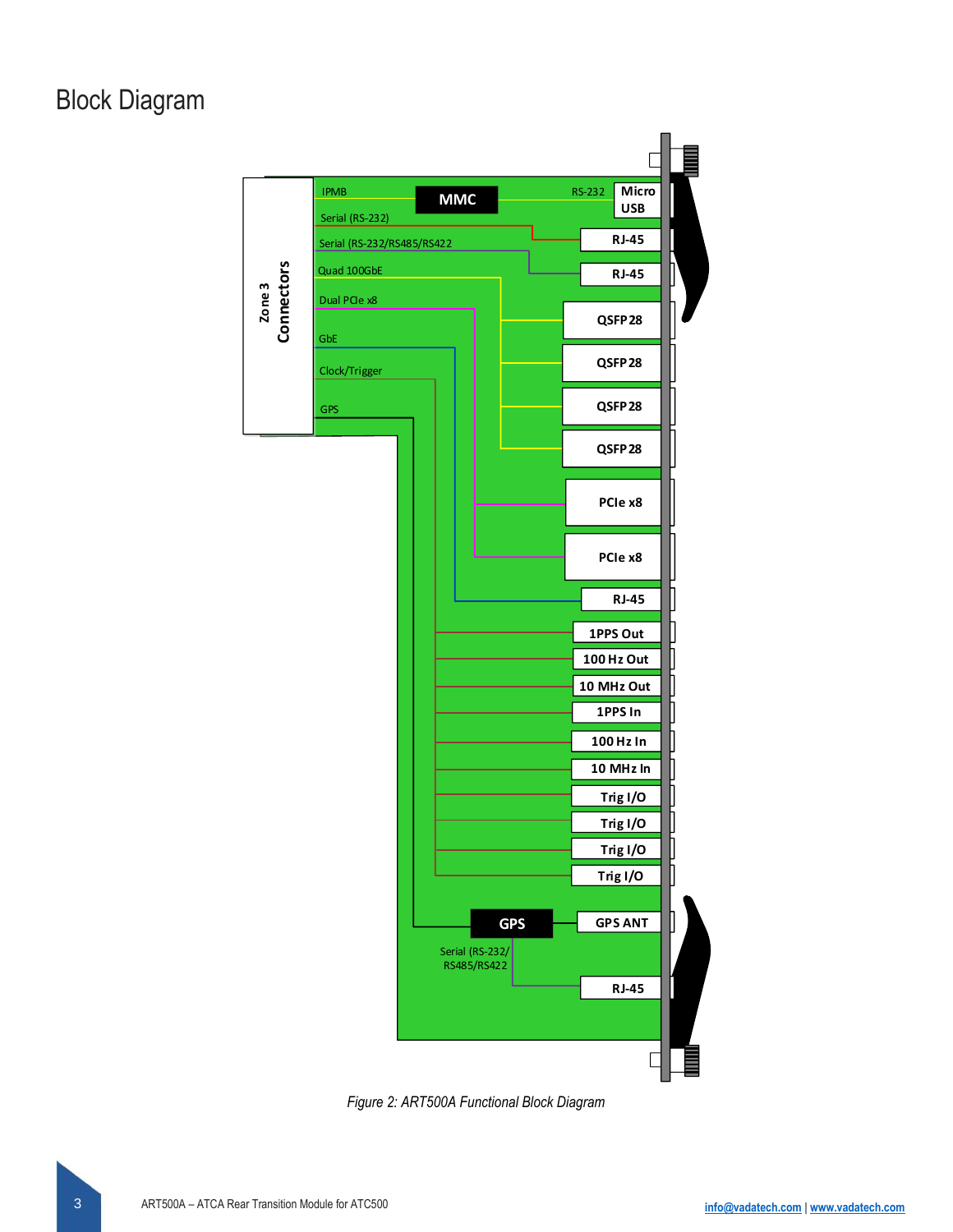### **Specifications**

| <b>Architecture</b>      |                                                                           |                                                                         |
|--------------------------|---------------------------------------------------------------------------|-------------------------------------------------------------------------|
| <b>Physical</b>          |                                                                           | Dimensions Width: 12.69" (322.25 mm)                                    |
|                          |                                                                           | Depth: 3.7" (94 mm)                                                     |
|                          |                                                                           | Weight: 0.8 lbs (362.87 g)                                              |
| <b>Type</b>              |                                                                           | ATCA RTM Rear I/O module for ATC500                                     |
| <b>Standards</b>         |                                                                           |                                                                         |
| <b>PICMG</b>             |                                                                           | <b>ATCA</b> PICMG 3.0 revision 2.0                                      |
| <b>Module Management</b> |                                                                           | <b>IPMI</b> IPMI v2.0                                                   |
| <b>Ethernet</b>          |                                                                           | 100GbE, GbE                                                             |
| <b>Configuration</b>     |                                                                           |                                                                         |
| Power                    |                                                                           | ART500A ~20W with SR Transceivers                                       |
| <b>Environmental</b>     |                                                                           | Temperature See Ordering Options                                        |
|                          |                                                                           | Storage Temperature: -40° to +90°C                                      |
|                          |                                                                           | Vibration Operating 9.8 m/s <sup>2</sup> (1G), 5 to 500 Hz on each axis |
|                          |                                                                           | Shock Operating 30G on each axis                                        |
|                          |                                                                           | Relative Humidity 5 to 95% non-condensing                               |
| <b>Front Panel</b>       |                                                                           | Interface Connectors Quad zQSFP+ for 100GbE                             |
|                          |                                                                           | RJ-45 for GbE                                                           |
|                          |                                                                           | Dual Oculink for PCIE x8                                                |
|                          |                                                                           | RJ-45 RS-232/485, Micro USB as RS-232                                   |
|                          |                                                                           | 12 x SMA for clock/trigger I/O                                          |
|                          |                                                                           | LEDs IPMI management control                                            |
|                          |                                                                           | Mechanical Hot swap ejector handle                                      |
| <b>Software Support</b>  | <b>Operating System Agnostic</b>                                          |                                                                         |
| <b>Other</b>             |                                                                           |                                                                         |
| <b>MTBF</b>              | MIL Hand book 217-F@ TBD hrs                                              |                                                                         |
| <b>Certifications</b>    | Designed to meet FCC, CE and UL certifications, where applicable          |                                                                         |
| <b>Standards</b>         | VadaTech is certified to both the ISO9001:2000 and AS9100B:2004 standards |                                                                         |
| <b>Warranty</b>          | Two (2) years, see VadaTech Terms and Conditions                          |                                                                         |

#### **INTEGRATION SERVICES AND APPLICATION-READY PLATFORMS**

VadaTech has a full ecosystem of OpenVPX, ATCA and MTCA products including chassis platforms, shelf managers, AMC modules, Switch and Payload Boards, Rear Transition Modules (RTMs), Power Modules, and more. The company also offers integration services as well as preconfigured Application-Ready Platforms. Please contact VadaTech Sales for more information.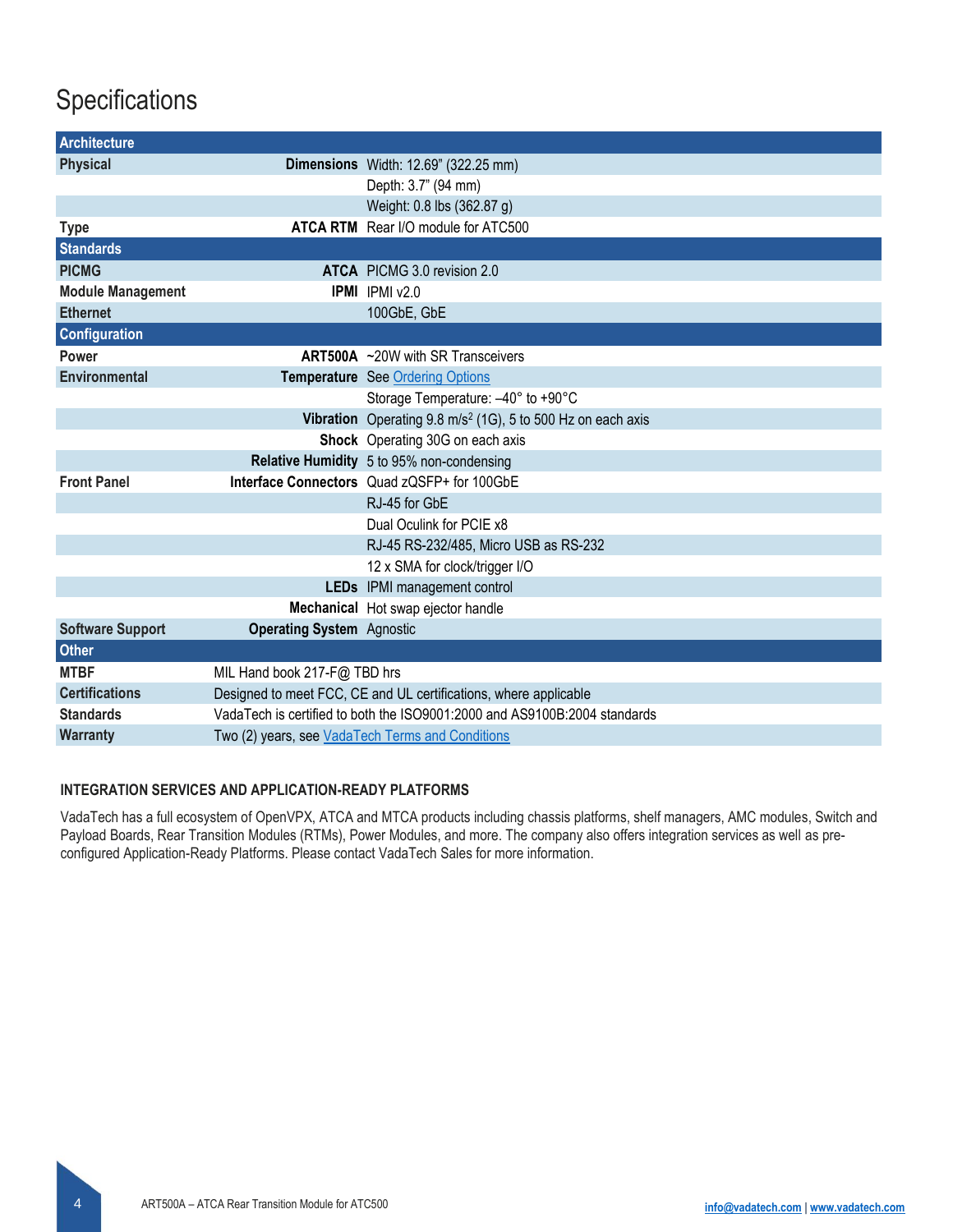### <span id="page-4-0"></span>Ordering Options

### **ART500A – A00-000-00J**

| $A = QSFP28$ TXCVRs*                                                                                   |                                                                                                                                                                                                                                                                                                                                                                                                                                                                                                                                                                                                           |
|--------------------------------------------------------------------------------------------------------|-----------------------------------------------------------------------------------------------------------------------------------------------------------------------------------------------------------------------------------------------------------------------------------------------------------------------------------------------------------------------------------------------------------------------------------------------------------------------------------------------------------------------------------------------------------------------------------------------------------|
| $0 = No$ TXCVRs<br>$1 = SR$<br>$2 = LR (1 KM)$<br>$3 = LR (10 KM)$<br>$4 =$ Reserved<br>$5$ = Reserved |                                                                                                                                                                                                                                                                                                                                                                                                                                                                                                                                                                                                           |
|                                                                                                        |                                                                                                                                                                                                                                                                                                                                                                                                                                                                                                                                                                                                           |
|                                                                                                        |                                                                                                                                                                                                                                                                                                                                                                                                                                                                                                                                                                                                           |
|                                                                                                        | $J =$ Temperature Range and Coating                                                                                                                                                                                                                                                                                                                                                                                                                                                                                                                                                                       |
|                                                                                                        | $0 =$ Commercial (-5 $\degree$ to +55 $\degree$ C), No coating<br>1 = Commercial $(-5^{\circ}$ to $+55^{\circ}$ C), Humiseal 1A33 Polyurethane<br>$2 =$ Commercial (-5 $\degree$ to +55 $\degree$ C), Humiseal 1B31 Acrylic<br>$3 =$ Industrial (-20 $\degree$ to +70 $\degree$ C), No coating<br>$4 =$ Industrial (-20 $\degree$ to +70 $\degree$ C), Humiseal 1A33 Polyurethane<br>5 = Industrial (-20° to +70°C), Humiseal 1B31 Acrylic<br>$6$ = Extended (-40 $\degree$ to +85 $\degree$ C), Humiseal 1A33 Polyurethane<br>$7$ = Extended (-40 $^{\circ}$ to +85 $^{\circ}$ C), Humiseal 1B31 Acrylic |

Notes: **\***Four transceivers will be included

### Related Products

### ATC139



VT830



VT011



- Carrier for dual Shelf Manager slots (VadaTech's VT011)
- PICMG 3.0 Rev 3.0 compliant
- Redundant failover between the two shelf managers
- 19" rackmount 6U ATCA Chassis with integrated Switch and Shelf Manager
- 10GbE/GbE Managed Layer 2
- 40GbE/10GbE/GbE Managed Layer 3
- Shelf manager for AdvancedTCA systems
- Utilizing VadaTech Third Generation Shelf Manager VT003
- Quad Core ARM Freescale processor @ 1 GHz per core